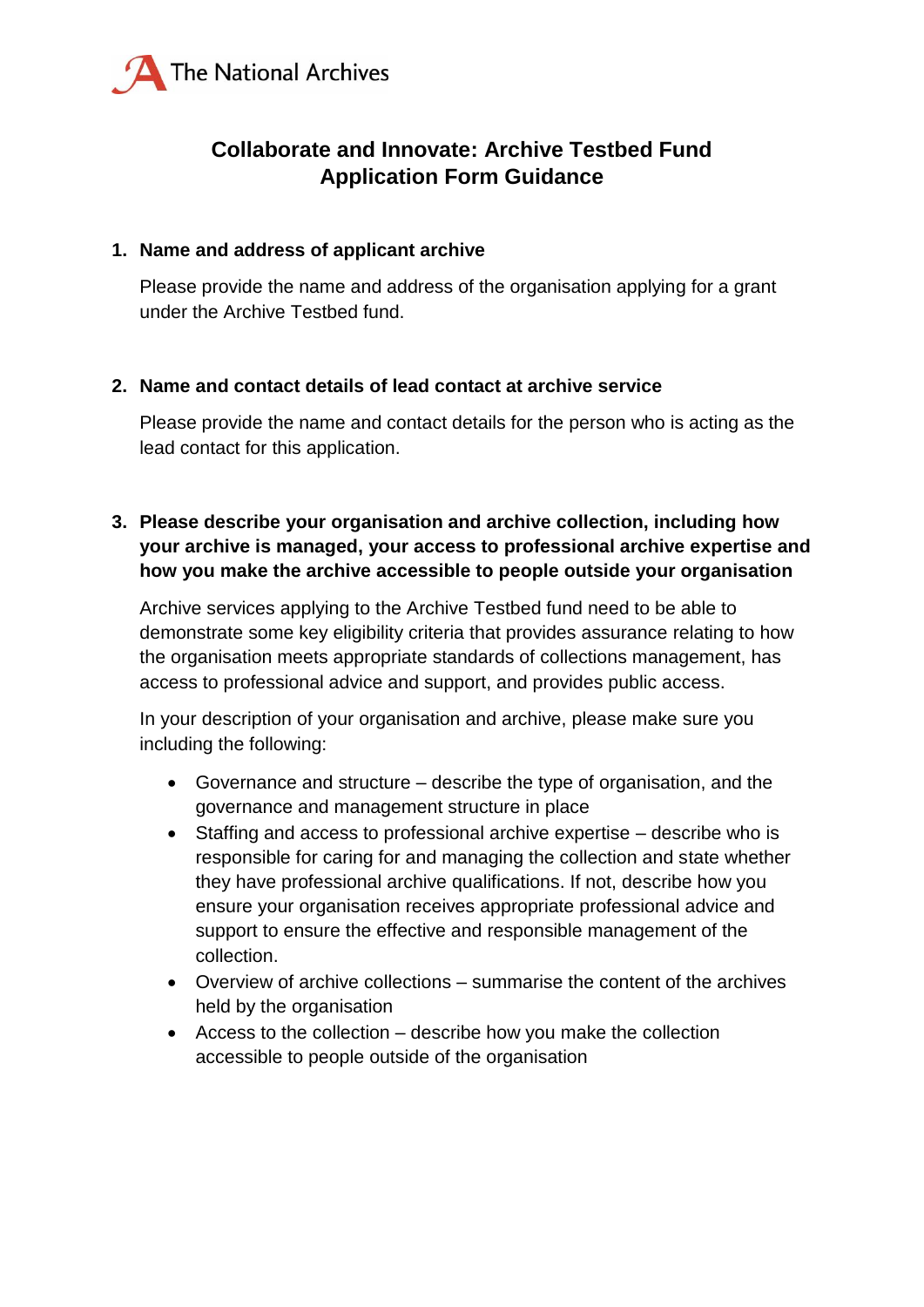

### **4. Please describe the idea you would like to test, explore or evolve**

We would like to get a clear understanding of what your idea is and why your idea is innovative, new, different or vital in bringing about positive change and improvement. You may find considering the following questions helpful in putting together your answer:

- Does the idea relate to creating a process, method, approach or project?
- Does it solve a problem? What is the problem it is trying to solve?
- $\bullet$  Is the idea new?
- Does it offer a new or different approach?
- Is it unusual or unique?
- Has it been tried before?
- Is it an improvement on something that has been tried before?

# **5. Please select a theme from Archives Unlocked that your idea most closely relates to: (Resilience, Impact, Digital)**

Archives Unlocked is The National Archives' vision for the archive sector, with the ambition that archives can inspire trust, enrich society, and cultivate openness and accessibility. Archives Unlocked identifies three themes that will help achieve these ambitions for the sector, with an action plan highlighting how the sector can deliver activities against these themes.

Applicants should indicate which theme in Archives Unlocked is most relevant to their idea.The themes are: Resilience, Impact and Digital. Please see the Inspiration Guide for more information about the activities that may be relevant in each theme.

#### **6. Please describe how you intend to test, explore or evolve your idea?**

The Archive Testbed Fund would like to support projects and ideas that have a clear and well-planned methodology and approach. You should demonstrate an appropriate level of planning and show that you are aware of potential risks. You may like to consider the following questions when writing your answer:

*How* are you going to test or explore your idea?

Do you have a project plan? What approach are you going to take to manage this process? What methodology will you use? How will you record the result and analyse any data or outcomes? Have you considered any risks? What will you do if your test or approach doesn't go according to plan?